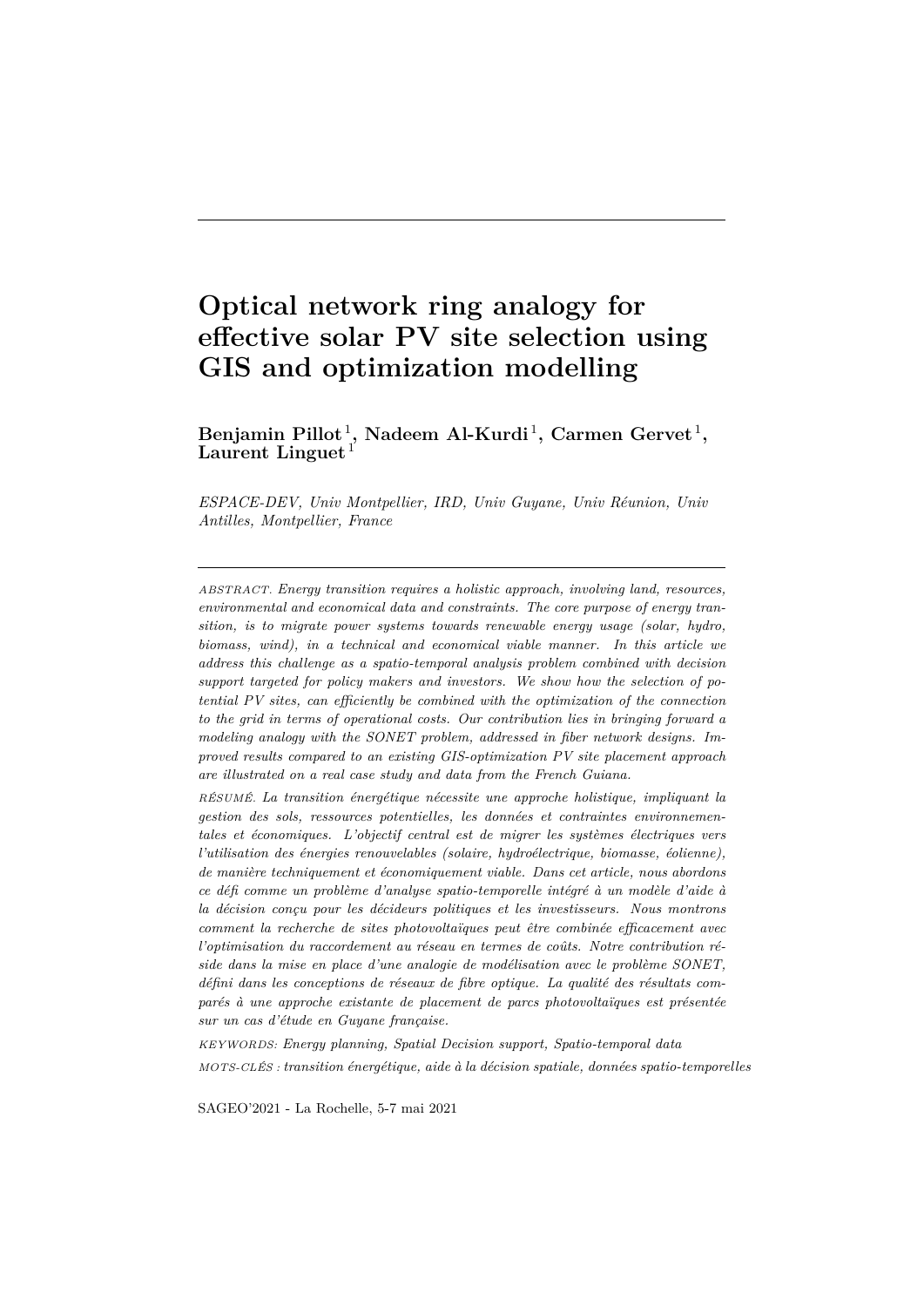## **1 Introduction**

Nowadays, the main goal of most countries' energy planning policy (Hache, Palle, 2019) in terms of *energy transition*, relies on the integration of renewablebased generation in power networks. However, increasing the share of renewable energy (RE) sources is still challenging, as a result of their inherent intermittent and geographical dispersion (Hache, Palle, 2019). Specific planning strategies (Gorsevski *et al*., 2013; Ramirez Camargo, Stoeglehner, 2018) must be developed accordingly, in order to reach energy transition targets without threatening the existing infrastructures.

Recent works propose an integrated model framework, combining Geographic Information Systems and Robust Optimization, such as the GREECE-OPSPV (*Geographical REnewable Energy Candidate Extraction - Optimal Planning and Sizing of PV parks*) system (Al-Kurdi *et al*., 2019; Pillot *et al*., 2020). It identifies the optimal sites for solar photovoltaic (PV) generation at utility scale, according to specific energy planning targets. The approach connects both geographical information system (GIS) and robust linear optimization (RO) through the pipe depicted in Figure 1. The GIS component gathers large heterogeneous sets of spatiotemporal data, and allows for location and size of the best solar PV sites to be retrieved with respect to geographical constraints (restricted areas, land use, distance to grid, etc.), spatial dispersion of the resource, hourly global energy demand and generation, predefined planning scenarios, and the degree of risk adversity authorized by the decision maker. Through a set of spatio-temporal data layers and control parameters, the GIS module (GREECE) converts spatial constraints and parcels into *items* characterized by *de-spatialized* attributes and solar resource time series. Based on current electricity generation and demand time series as well as projection scenarios, the RO model (OPSPV) then looks for optimal site candidates (location, size and power), with respect to given temporal constraints (parcel size, hourly electricity demand, maximum penetration of intermittent RE power) and objectives (maximize energy generation and minimize total costs). The model eventually gives an estimate of the risk associated with solar PV investment at utility scale to the decision and policy maker, by means of a Pareto approach (cost vs. energy generation) and according to best and worst case scenarios.

In this integrated GIS and decision support model, when a solar PV site (location and size) is proposed, a new substation is considered for connection to the power network. This approach was justified as the model was designed for private investors in RE plants, thus each solar PV site required its own connection to the grid. However, in island networks (i.e. not interconnected), the network manager might have the authority to decide which site should be turned on and off, depending on the share of intermittent power (Notton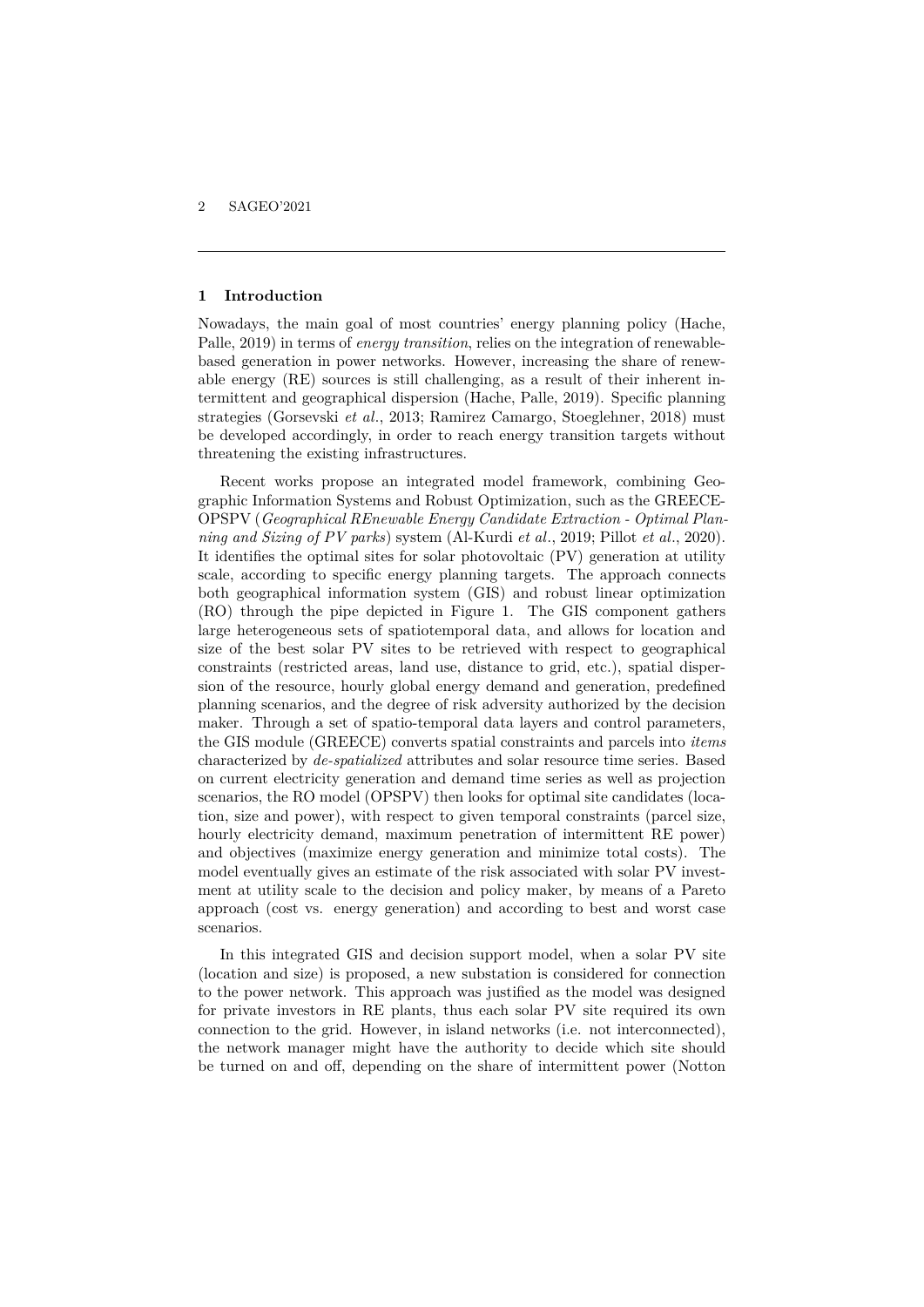

*Figure 1. Schematic view of the original GREECE-OPSPV integrated model framework (Al-Kurdi* et al*., 2019)*

*et al*., n.d.; Tapachès *et al*., 2019). Accordingly, some investors have moved on to diversifying their RE investments (hydro, biomass, etc.) or exploiting power plants with added storage capacity (Spaes, 2019; Tapachès *et al*., 2019). Another solution though is to rely on co-investment, whereby several sites belonging to multiple investors would be connected to the same substation. To our knowledge this approach hasn't been investigated in terms of simulation models. This would be a cost-effective solution as the maximum power per RE site is constrained by the technical features of the power network. In fact, for multiple small-scale solar PV facilities, the final cost would grow with the number of corresponding substations. In this paper we address this problem by deriving a model that would mitigate the cost by aggregating various power plants around one unique substation. This objective comes with new challenges on the GIS and optimization model.

The problem tackled is to maximize PV energy supply and minimizing costs through small-scale power facilities. Our new framework is based on an analogy with the Synchronous Optical NETwork (SONET) (Pelleau *et al*., 2009; Goldschmidt *et al*., 2003), which is a popular network design in the field of fiber-optic technology. Typically, we first tailor the constraints of the SONET optimization problem to our own problem and then integrate them into the RO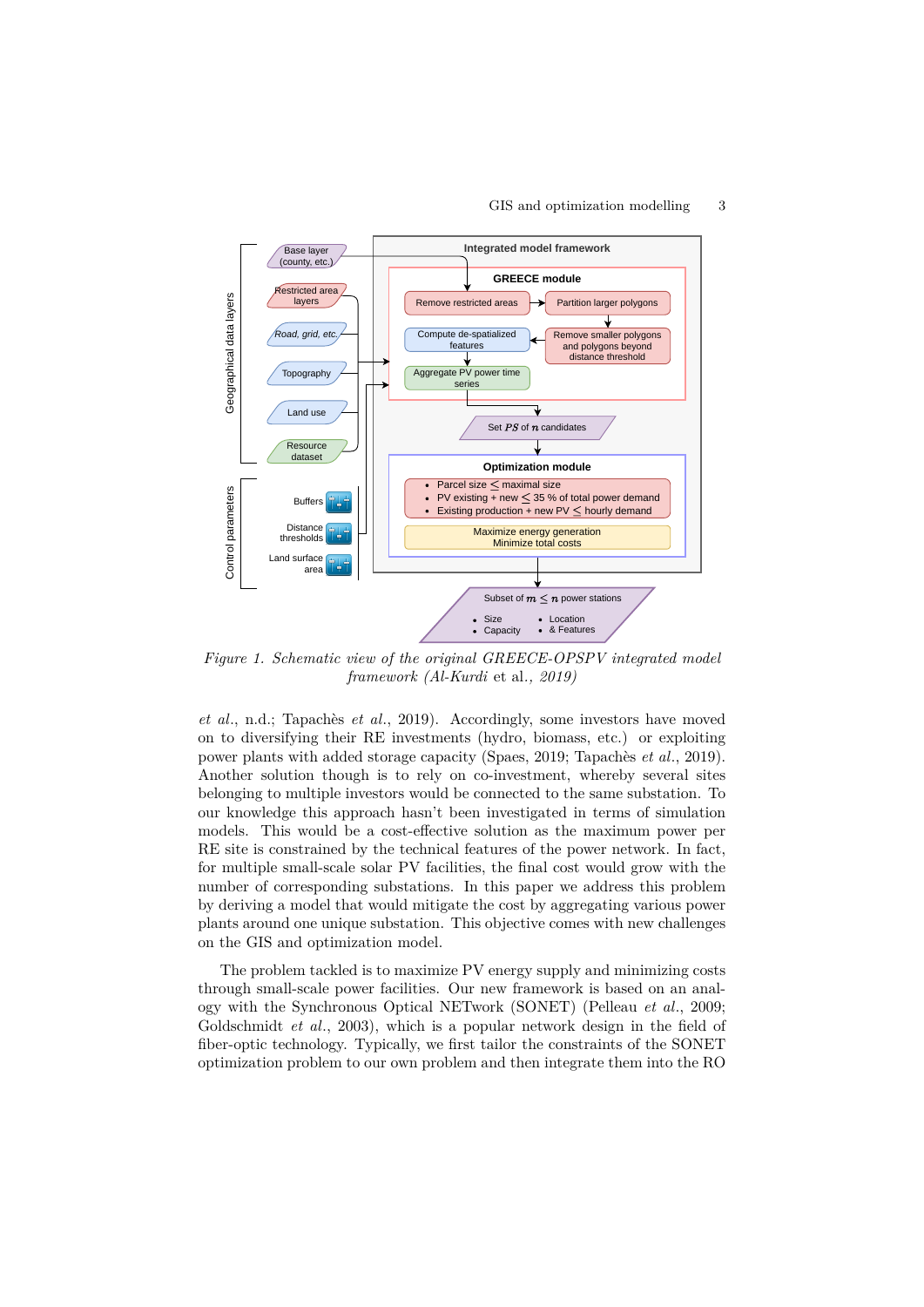model of the framework. Since this raises the computational complexity of the combinatorial optimization, the data range of those constraints is first pruned by enhancing the GREECE model with respect to the spatial constraints that apply to the potential sites. It ensures keeping the CPU time reasonably low without loss of solution quality. With the proposed architecture, the best solar PV sites are now gathered into *rings*, i.e. local aggregates of plants, connected to one sole substation. It results in lower energy unit cost  $(M\epsilon/GWh)$  as well as means for the decision makers and grid managers to manage their risk adversity, compared to the previous architecture.

To describe the resulting benefits, we compare both approaches, with and without considering constraints from the SONET problem, by applying the GREECE-OPSPV framework to the real case of French Guiana. The article is structured as follows: section 2 presents the revisited version of GREECE-OPSPV based on the SONET analogy; section 3 is the experimental section based on a real-world case study and compare both results from the former and the new version of GREECE-OPSPV; section 5 concludes the paper.

### **2 Applying the SONET design to RE sources in power systems**

## *2.1 Planning small-scale PV sites for safer grid operation and improved risk management*

*Safer grid operation.* When too much intermittent power is injected into the grid, it might be necessary for the network manager to disconnect some of the solar PV sites (Tapachès *et al*., 2019; Notton *et al*., n.d.). When there are only large power plants, the loss of one of them could affect grid stability. The use of smaller facilities therefore gives more flexibility when handling the energy supplied from intermittent sources, and eventually ensures safer grid operation once solar PV sites have been commissioned. This idea of targeting smaller solar PV sites is even more relevant in small not interconnected electricity networks, whose low *inertia* actually implies higher impact from intermittent RE sources on frequency variability and grid stability (Notton *et al*., n.d.; Tapachès *et al*., 2019). Typically, the GREECE-OPSPV model allows risk adversity to be assessed *upstream* using Pareto optimisation through best and worst case scenarios (Al-Kurdi *et al*., 2019; Pillot *et al*., 2020). In this paper, we consider smaller PV sites, and look for handling the risk *downstream*: whether the riskier solution is chosen or not, the grid manager must remain capable of eventually switching off a plant without jeopardizing the whole network.

*Risk adversity management.* When there is one unique investor deploying multiple sites, it is also more interesting to invest in various small-scale facilities rather than in few bigger ones. As a matter of fact, the grid manager will not care about the economical risk but rather about the technical risk: he will eventually shut down any solar PV site in case of too much intermittent power injected into the network (Notton *et al*., n.d.; Tapachès *et al*., 2019). This technical liability might not be related to technical constraints, as this is the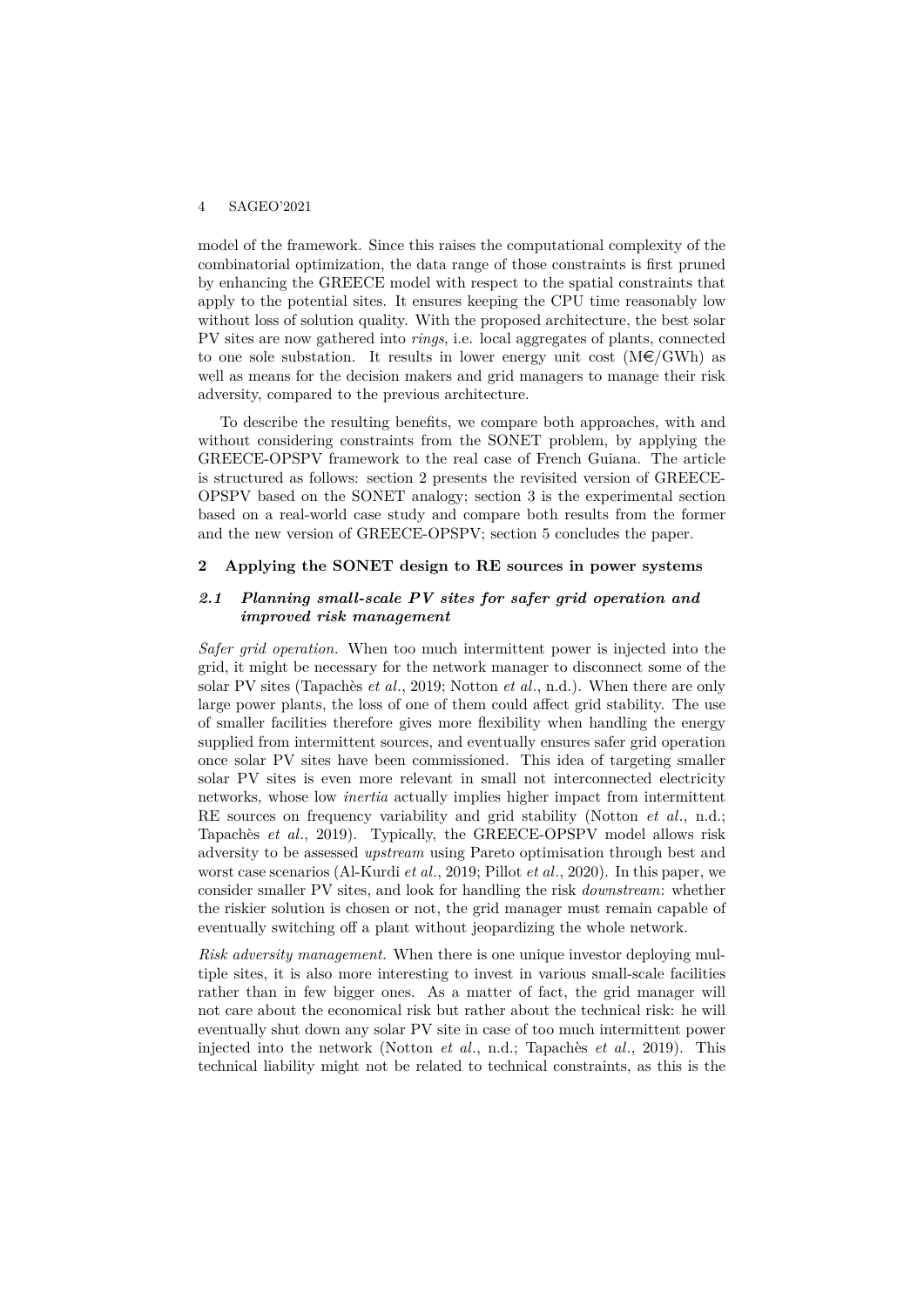case for EDF in French Guiana which disconnects plants in the chronological order of their connection to the grid (CTG, 2017; EDF, 2019). As a result, while the investor may ensure for instance to still have 6 or 7 out of 8 smallscale PV plants running when some sites are eventually disconnected, he could loose half of the production if he only runs two large-scale facilities. This is an economical risk that some investors might not be willing to take.

*Clusters of RE sources: towards the SONET analogy.* Previous works on the GREECE-OPSPV model, sought each solar PV power plant to be built along its own substation (Al-Kurdi *et al*., 2019; Pillot *et al*., 2020). As mentioned, this approximation is no longer valid when the number of sites dramatically increases, which is the case if we only allow small-scale plants to be eventually built. In order to keep the solutions economically relevant, we revisit this model so that several power plants might actually be connected to the same substation. We present the underlying methodology in the following section.

# *2.2 Adapting SONET constraints to the RE planning problem*

In the field of fiber-optic technology, one of the most popular network designs is the Synchronous Optical NETwork (SONET) (Pelleau *et al*., 2009; Goldschmidt *et al*., 2003). In one possible topology, each customer is connected to exactly one *local ring* through add-drop multiplexers (ADM), and those local rings are all connected to one *federal ring* through a digital cross connector (DXC) (Pelleau *et al*., 2009). This topology is depicted in Figure 2a. The cost



*Figure 2. Fiber optical rings (Pelleau* et al*., 2009) and power network analogy*

of DXCs is much higher than that of ADMs, so the number of DXCs must be minimized, that is the number of rings. This is known as the *SONET Ring Assignment Problem* (SRAP) *with capacity constraints*. This can be formally depicted as a node-partitioning problem for a given graph *G* (Goldschmidt *et al*., 2003). Nodes of *G* stand for the customers to be connected and the edge weights represent the traffic demand between sites. The analogy with power networks is depicted in Figure 2b and can be summarized as follows: we may think of the federal ring as the electricity network and of the DXCs as the different substations connected to it. Various power plants can then be connected to each substation/local ring with respect to the available hosting capacity. Those power plants can be of different type, such as dispatchable (biomass, hydroelectricity, geothermal, etc.) and non-dispatchable (solar, wind, etc.) RE sources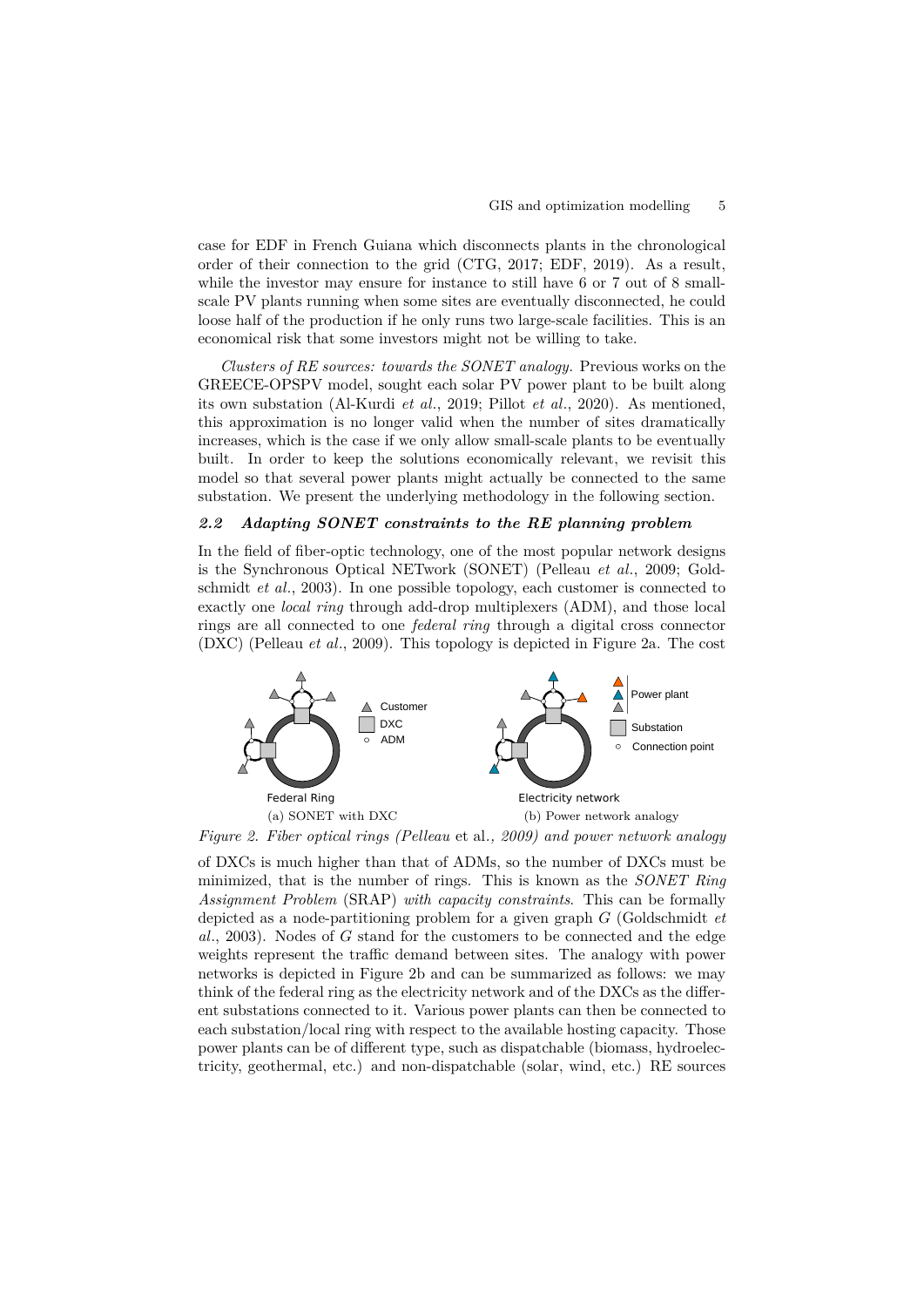for example. Each ring may be seen as an aggregate of power plants that are spatially *close* enough to each other to be connected to the same substation.

We now show how constraints for this problem can be derived and adapted from the SRAP (Goldschmidt *et al*., 2003), as well as developed to answer specific needs. In order to avoid combinatorial explosion, the spatio-temporal GIS model is used to determine pairwise distance between all solar PV potential sites belonging to the set  $PS$ . For each ring  $k$ , we will therefore limit the available sites to the set  $B_k$ , that is the set of site indices for which sites  $PS_j$ have distance  $d_{kj}$  from site  $PS_k$  below a threshold *D* (including  $PS_k$ ):

$$
B_k = \{j \mid j \in N = \{1, ..., n\}, d_{kj} \le D\} \quad \forall k \in N = \{1, ..., n\}
$$
 (1)

We then apply the constraints from the SONET problem to revisit the former optimisation problem (see Table 1 for the nomenclature):  $>$ 

$$
\max_{\lt} b \qquad \qquad \sum_{k} \sum_{i} \sum_{h} SA_{ik} \times Ppv_{h,i} \qquad (2a)
$$

$$
\text{s.t.} \quad \sum_{i \in B_k} SA_{ik} \times Pnom \leq C \quad \forall k \in N = \{1, \dots, n\},\tag{2b}
$$

$$
\sum_{k} x_{ik} \leq 1 \quad \forall i \in N = \{1, \dots, n\},\tag{2c}
$$

$$
\sum_{i \in B_k} x_{ik} \leqslant M \times y_k \quad \forall k \in N = \{1, \dots, n\},\tag{2d}
$$

$$
M \times \sum_{i \in B_k} x_{ik} \ge y_k \quad \forall k \in N = \{1, \dots, n\},\tag{2e}
$$

$$
\sum_{i \in B_k} \sum_k SA_{ik} \times Ppv_{h,i} + Eint_h \leqslant 0.35 \times Dem_h \quad \forall h,
$$
 (2f)

$$
\sum_{i \in B_k} \sum_k SA_{ik} \times Ppv_{h,i} + Eint_h + Ep_h \leqslant Dem_h \quad \forall h,
$$
 (2g)

$$
SA_{ik} \leq Smax_i \times x_{ik}, \forall i \in B_k, \forall k \in N = \{1, ..., n\},
$$
 (2h)

$$
x_{ik} \times Smin \leq SA_{ik}, \forall i \in B_k, \forall k \in N = \{1, \dots, n\},\tag{2i}
$$

$$
x_{ik}, y_k \in \{0, 1\}.
$$

Let  $x_{ik} = 1$  if site  $PS_i$  is selected and belongs to ring k and  $x_{ik} = 0$ otherwise. Let  $y_k = 1$  if power plants are connected to ring k (i.e. ring is active) and  $y_k = 0$  otherwise. Aggregate of PV power per ring is kept below a threshold *C* corresponding to the substation maximum hosting capacity (2b). Constraint (2c) ensures that a selected site only belongs to one ring. Constraints (2d) and (2e) guarantee that a ring with one or more selected PV sites is active. Constraint (2f) prevents the amount of intermittent energy from being over 35 % of the total forecast energy demand (CTG, 2017; EDF, 2017).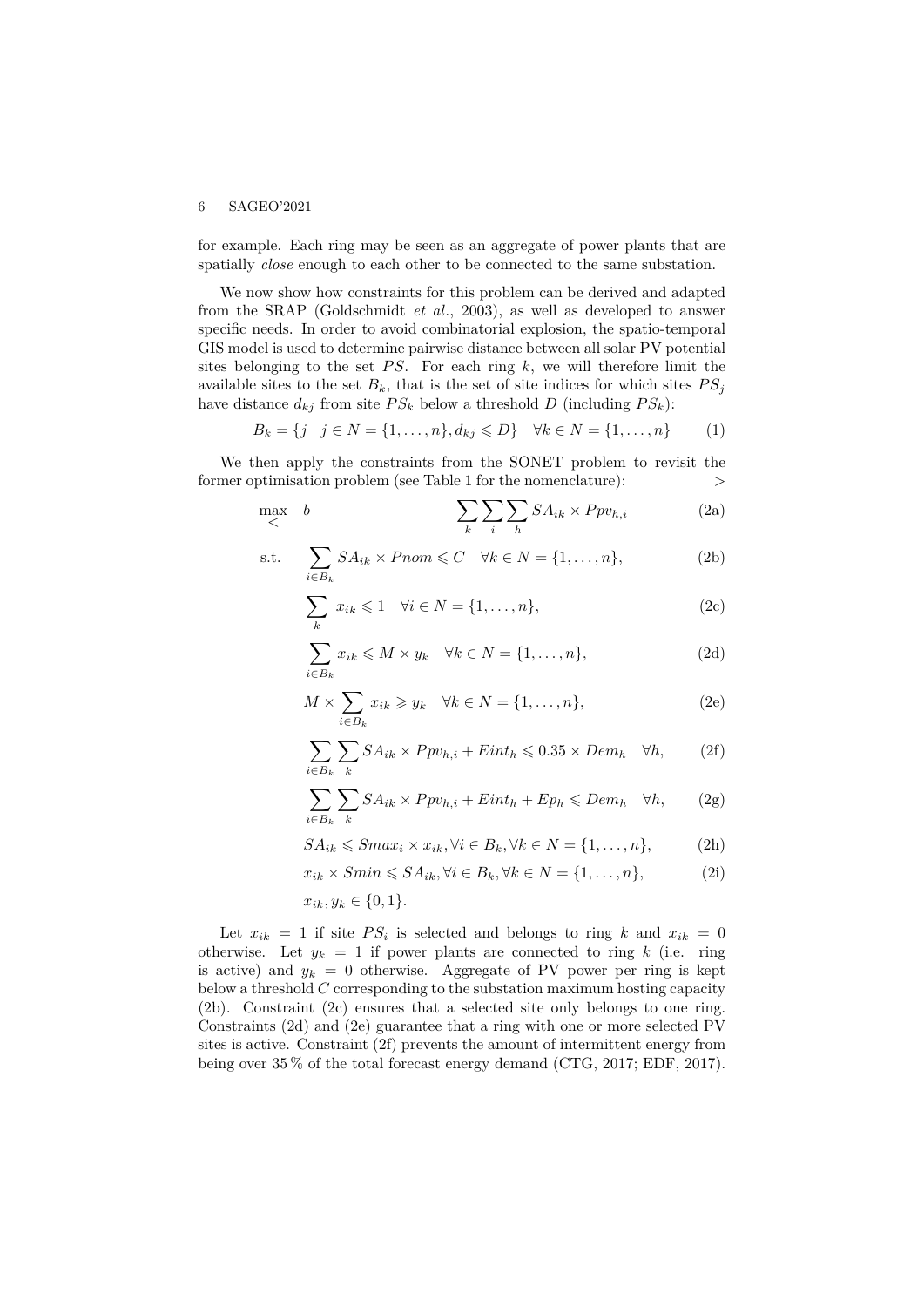Satisfaction of the forecast energy demand is defined by constraint (2g), using existing resources augmented with new PV generation. Constraints (2h) and (2i) relate the size of the PV sites, lying between *Smin* and *Smax<sup>i</sup>* , to whether they are selected or not. This relationship is required to link both the energy production and the different costs. If a plant size is not null then the site is selected, and conversely if a site is not selected then its size is forced to be null.

Essentially the strategic energy planning over some given time horizon has two main objective functions: 1) to maximize the total hourly energy production over the year through new PV energy generation (2a), 2) to minimize the total costs related to PV installation, connection to the grid, etc. Since these functions are in different units they are not combined into a single weighted function that would not be meaningful, but instead solved by seeking the Pareto frontier, i.e. optimizing each function while constraining the other one. As a result, the optimization problem (2a)-(2i) is applied for every given constrained cost value in the range of the Pareto.

*Minimize costs: Modeling non-linear functions.* The total cost *Cost* corresponds to the sum of the costs in every ring *k*. Each cost in ring *k* is the aggregate of the capital cost *Cap<sup>k</sup>* of all the PV sites built in the ring, plus the connection cost to the grid  $Ccon_k$ , the substation cost  $Csta_k$  and the operational & maintenance costs *Copk*:

$$
Cost = \sum_{k} Cap_{k} + Cop_{k} + Ccon_{k} + Csta_{k}
$$
\n(3)

| $h \in H = \{1, \ldots, 8760\}$ | Hour (per year)                                                    |
|---------------------------------|--------------------------------------------------------------------|
| $i \in N = \{1, , n\}$          | Site index                                                         |
| $k \in N = \{1, , n\}$          | Ring index                                                         |
| $\boldsymbol{n}$                | Number of candidate sites derived from GREECE                      |
| $x_{ik}, y_k$                   | Boolean decision variables                                         |
| $B_k$                           | Boundary set of nearest PV sites corresponding to ring $k$         |
| $\overline{C}$                  | Substation maximum hosting capacity (kW)                           |
| М                               | Big number to enforce Boolean inference                            |
| $Eint_h$                        | Current hourly production from intermittent energy sources (kWh)   |
| $Ep_h$                          | Current hourly production from dispatchable energy sources (kWh)   |
| $Dem_h$                         | Estimated global (forecasted) hourly power demand (kWh)            |
| Pnom                            | Nominal power per unit area $(kW/m^2)$                             |
| $SA_{ik}$                       | Surface area of new selected PV site belonging to ring k $(m^2)$   |
| $Smin$ , $Smax_i$               | Minimum and maximum <i>area</i> for each candidate parcel $(m^2)$  |
| $PS_i$                          | Potential Site                                                     |
| $Ppv_{h,i}$                     | Estimated <i>hourly production</i> per PV unit $(kWh/m^2)$         |
| $dg_i$                          | Minimal distance from the grid to PV site centroid (m)             |
| $d_{ij}$                        | Distance between site $PS_i$ and site $PS_i$                       |
| Clan                            | Transmission line unit cost $(\epsilon/m)$                         |
| $Ccap_k$                        | Capital cost of implementation of new PV power plants $(\epsilon)$ |
| $Cop_k$                         | Annual operational cost per PV power plant $(\epsilon)$            |
| $Ccon_k$                        | Connection costs for each ring, transmission lines $(\epsilon)$    |
| $Csta_k$                        | Capital cost for new substation per ring $(\epsilon)$              |

*Table 1. Nomenclature for the OPSPV problem formulation*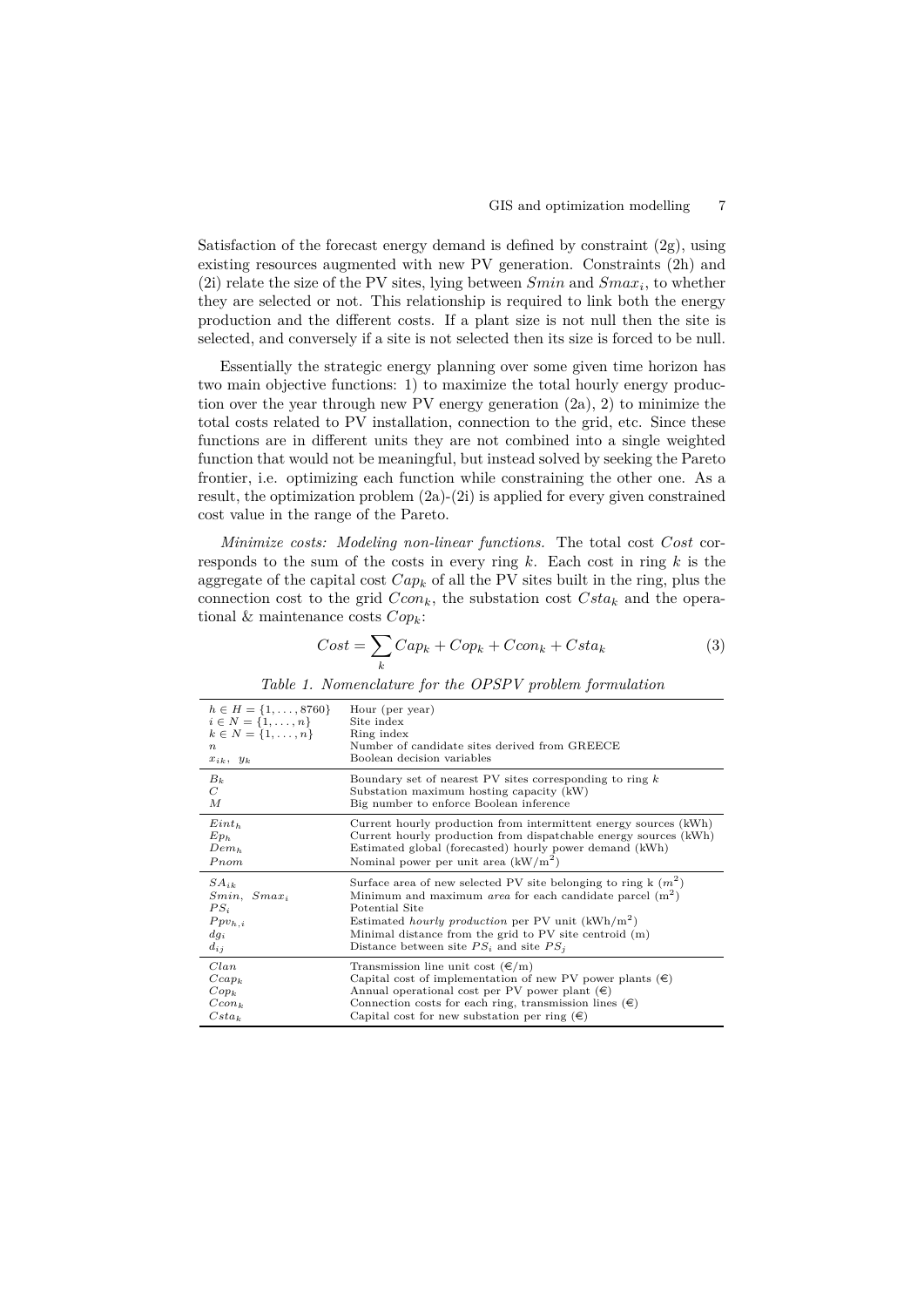Capital cost  $Cap_k$  and operational & maintenance costs  $Cop_k$  are defined as piecewise linear functions (Pillot *et al*., 2020), and depend on the nominal power range of the PV sites implemented in ring *k*. Regarding connection costs  $Ccon_k$ , using the centroid of all sites as the connection bridge to the sites would in fact make the problem nonlinear. To keep linearity, we have thus considered in first approximation the maximum distance to the grid among PV sites implemented in ring *k*:

$$
Ccon_k = Clan \times \max_{i \in B_k} (dg_i \times x_{ik}) \quad \forall k \tag{4}
$$

where *Clan* stands for the unit cost of transmission lines  $(\epsilon/km)$ . Finally, following the same idea as for the plant capital cost, we also define the substation cost *Csta<sup>k</sup>* as a piecewise function. The piecewise model allows for the problem to remain linear and for economies of scale in building substations to be included into the analysis. The substation cost depends on the aggregated PV nominal power in ring *k*, which actually determines the final substation hosting capacity:

$$
Csta_k = \begin{cases} a_4 \times Pnom \times (\sum_{i \in B_k} SA_{ik}) + y_4 & \text{if } 0_{MW} \le (\sum_{i \in B_k} SA_{ik}) \times Pnom \le 10_{MW} \\ a_5 \times Pnom \times (\sum_{i \in B_k} SA_{ik}) + y_5 & \text{if } 10_{MW} \le (\sum_{i \in B_k} SA_{ik}) \times Pnom \le 50_{MW} \\ a_6 \times Pnom \times (\sum_{i \in B_k} SA_{ik}) + y_6 & \text{if } 50_{MW} \le (\sum_{i \in B_k} SA_{ik}) \times Pnom \end{cases} \tag{5}
$$

## **3 Case study:** *ring* **vs.** *site* **approach in French Guiana**

In this section, we compare the SONET-based *ring approach* with the *site approach* (Al-Kurdi *et al*., 2019; Pillot *et al*., 2020). We have applied both methods in French Guiana, according to characteristics and policy targets for the horizon 2030 in the region. In the context of the French *Energy Transition* Act, it is expected to triple RE source capacities by 2023 (CTG, 2017), first by increasing solar PV, then biomass.

# *3.1 Data and processing*

The spatio-temporal GIS GREECE model first extracts the potential sites that will feed the OPSPV module depending on geographical constraints and land management. The model prunes the unrestricted territory in order to finally get suitable parcels with respect to minimum and maximum surface area. We refer the reader to (Pillot *et al*., 2020) for further details about the methodology. It resulted in a set *PS* of 133 land parcels between 1.5 and 50 ha, depicted in Figure 3. They correspond to all the potential sites where solar PV plants could be built, such that all the constraints hold. We will rely on those plots to compare both ring and site approaches.

Beyond geographic location, each potential site generated by GREECE also comes along with specific features and resource time series (e.g. solar irradiation). Those features are extracted from heterogeneous data layers and remote sensing data. Essentially, GREECE allows for *de-spatialization* and discretiza-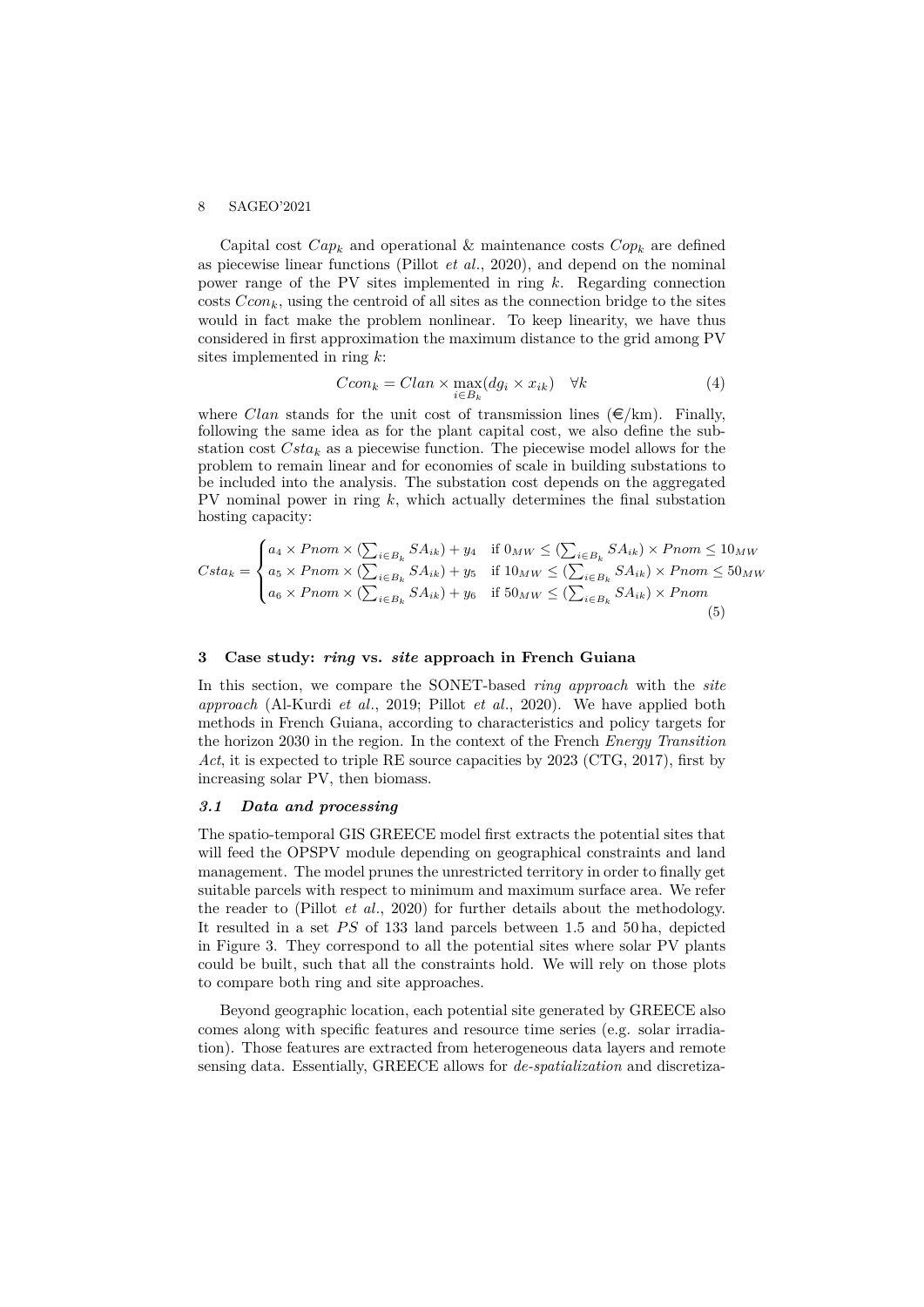

*Figure 3. Set of potential sites derived by the GREECE model in Fr. Guiana.*

tion of the potential sites in order to feed the combinatorial optimization model with *items* defined as tuples of digitalized attributes. In the present study, for simplicity purposes, items have been defined as tuples of 3 attributes: land surface area, distance to the grid, and time series of solar irradiation values. Our optimization model then converts those values into maximum nominal power, connection costs, and solar PV plant output power profiles.

Finally, hourly energy demand for the 2030 horizon has been projected according to 2016 records (EDF, 2019) and EDF estimations for worst case (5% annual growth) and best case (2% annual growth).

# *3.2 Results and analysis*

In this paper, we compare two main aspects of relevance to the decision maker and network manager (power plant energy investors in French Guiana and EDF) between the GREECE-OPSPV model (*site approach*) and our proposed SONET-based model (*ring approach*). These aspects are related to what we previously stated as safer grid operations and better risk adversity management (see section 2.1). The comparison is based on the worst case scenario implemented in the site approach. In all cases, we only consider rings made of small-scale facilities whose nominal power is not greater than 5 MW. We first compare Pareto solutions for both approaches (Figure 4) in two fair distinct cases: (a) only small-scale facilities up to 5 MW can be built in the site approach, while no limitation is set on the ring hosting capacity (i.e maximum power that can be injected into the corresponding substation, sum of all PV sites' power attached to that ring); (b) solar PV sites up to 20 MW can be built in the site approach, and so the same applies to ring hosting capacity in the ring approach, which cannot exceed 20 MW as well. The 20 MW limit corresponds to the specific technical constraints of the French Guiana power network (CTG, 2017; EDF, 2017). This comparison investigates the relative contribution of each approach with respect to economical benefits, and risk management in terms of spatial distribution of the sites.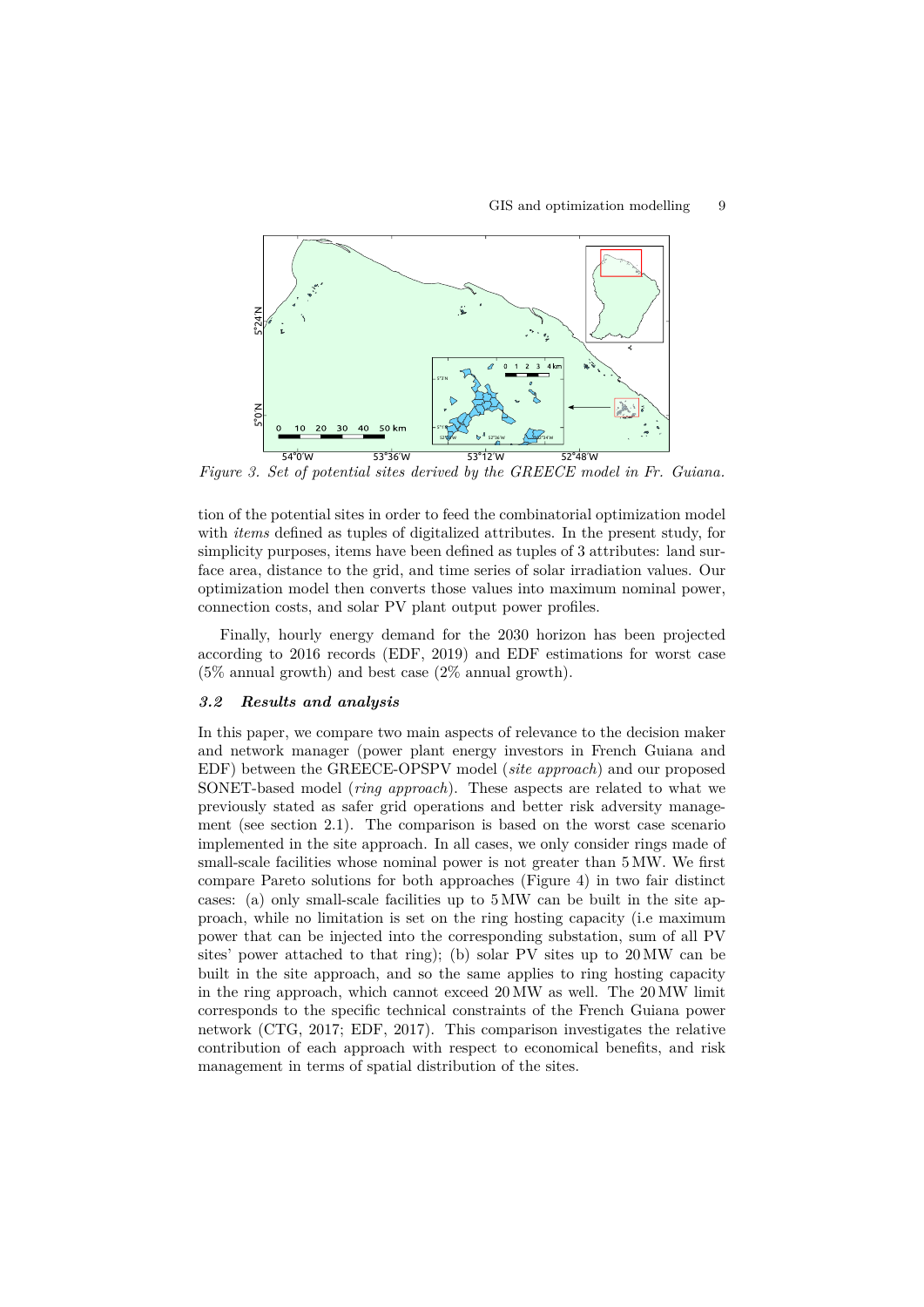









(b) Selected rings in *ring approach* (ring hosting capacity  $\leq 20 \text{ MW}$ ) *Figure 5. site vs. ring approach spatial results for Pareto solution of Figure* 4b (selected cost value =  $80 \text{M} \epsilon$ ).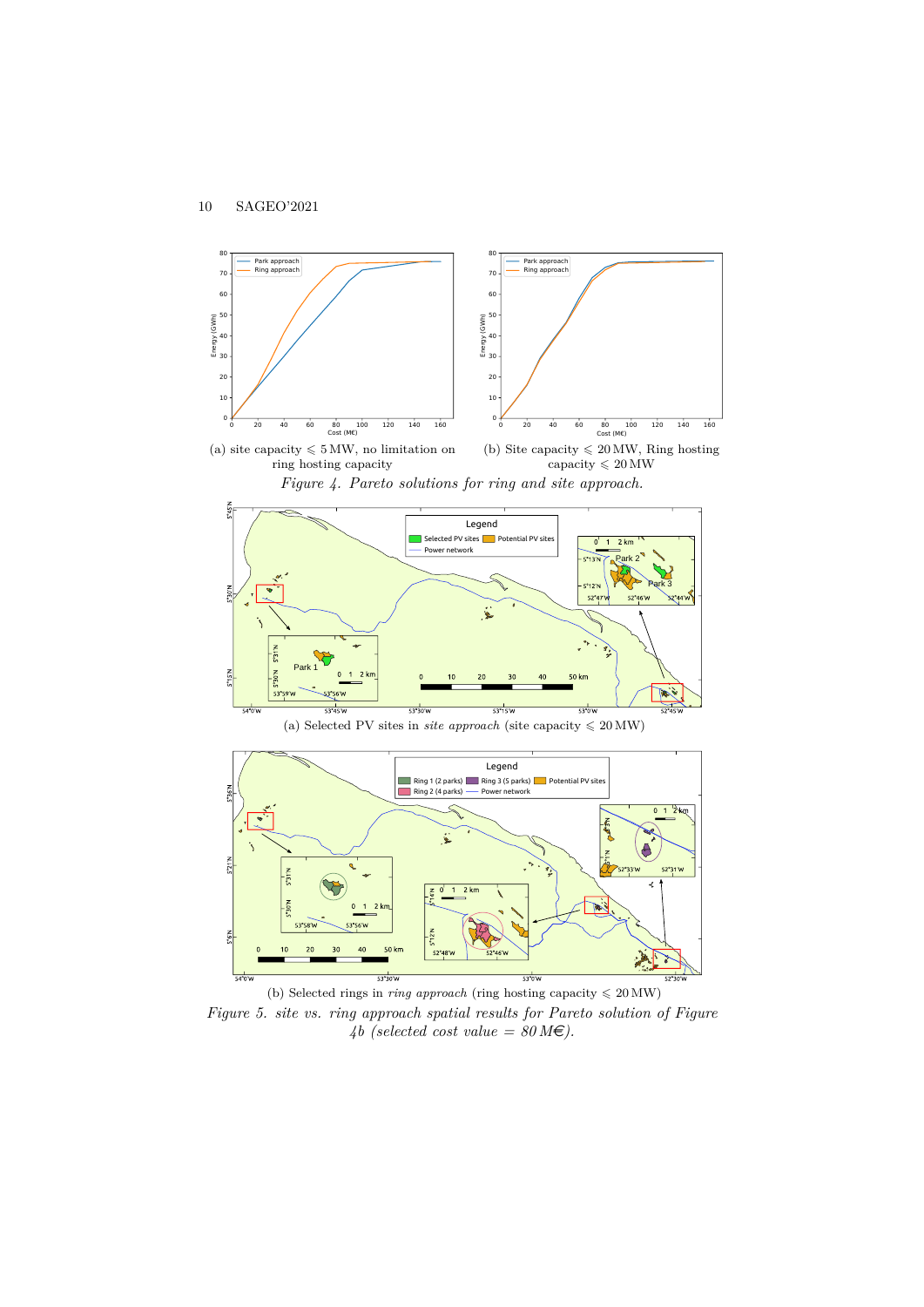When only small-scale solar PV sites can be integrated into a power network (a), the Pareto solutions depicted in Figure 4a show that the ring approach gives better results, with for instance 10 MW of extra installed power and 16 GWh of extra power generation compared to the site approach for the same overall cost (60 M $\in$ ). When both approaches are subject to the same constraints (b), the resulting Pareto solutions remain similar in both cases regardless of the cost value (see Figure 4b). However, as stated in section 2.1, small-scale power stations allow for more manageable risk adversity once it is operating. Hence the ring approach gives the best energy planning strategy with respect to both the decision maker and the network manager needs.

To describe the resulting spatial difference between both models, we plot in Figure 5 the selected PV sites against the selected rings regarding the second case (Figure 4b) and with respect to the same Pareto solution (cost value =  $80 \text{M} \in$ ). In both examples, the selected PV sites are scattered throughout the Northern shore of French Guiana, along the power network (i.e. cost is lower for sites close to the grid). The total installed power is similar (45.4 MW against 44.9 MW) but is allocated among 3 facilities in the site approach (Figure 5a), and among 3 rings and 11 small-scale facilities in the ring approach (Figure 5b). The characteristics of the PV sites in both examples are given in Table 2 and Table 3.

*Table 2. Characteristics of the solar PV sites depicted in Figure 5a*

| site ID | Nominal power (MW) |
|---------|--------------------|
| site 1  | 6.87               |
| site 2  | 20                 |
| site 3  | 18.52              |
| Total   | 45.39              |

| Ring ID | Number of sites | Installed power (MW) | site capacities (MW)     |
|---------|-----------------|----------------------|--------------------------|
| Ring 1  |                 | 5.56                 | $\{4.72, 0.84\}$         |
| Ring 2  |                 | 19.3                 | $\{5, 5, 4.74, 4.56\}$   |
| Ring 3  | b.              | 19.99                | $\{5, 5, 5, 2.8, 2.19\}$ |
| Total   |                 | 44.85                |                          |

*Table 3. Characteristics of the rings depicted in Figure 5b*

## **4 Conclusion**

In this paper, we exploited the strengths of spatial decision support, applied to the field of energy transition. In particular, we studied the integration of spatial analysis on spatio-temporal data (solar radiation) as a pre-processing step to an optimization module. This module introduces a novel approach to planning the placement of solar PV sites, given the GIS computation of potential sites, such that the costs are further optimized compared to a more traditional approach. We showed and modelled an analogy with the SONET model, to aggregate